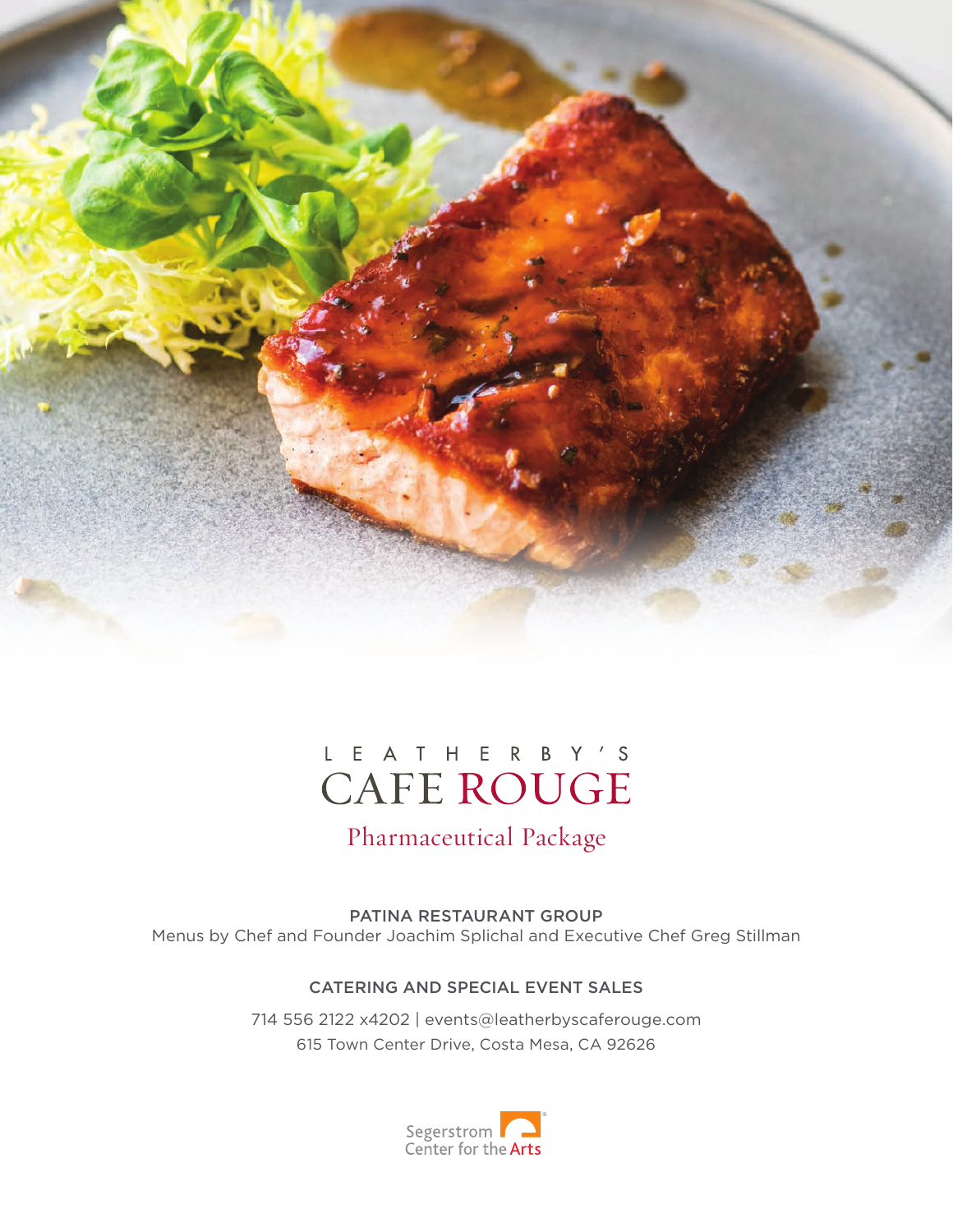

Located in the heart of Orange County, Leatherby's Café Rouge is situated inside Segerstrom Center for the Arts with direct access from the 405 Freeway. Leatherby's Private Dining Room offers a quiet space ideal for meetings and private dinners, while the, Main Dining Room provides a classic and warm environment perfect for enjoying breakfast and lunch.

### INCLUDES

- Three-course dinner
- (2) glasses of house wine or beer (maximum of 2 per person)
- Soda, iced tea, coffee
- Parking in the Center Tower Parking Garage (\$20 value)
- Tax and administrative fee •
- Wifi •
- Complimentary printed customized menus •

## MAIN DINING ROOM **CAPACITY**

Seated with restaurant-style furniture 90 Seated with 60" round tables 150 Reception 180

## PRIVATE DINING ROOM **CAPACITY**

Seated 45

Reception 75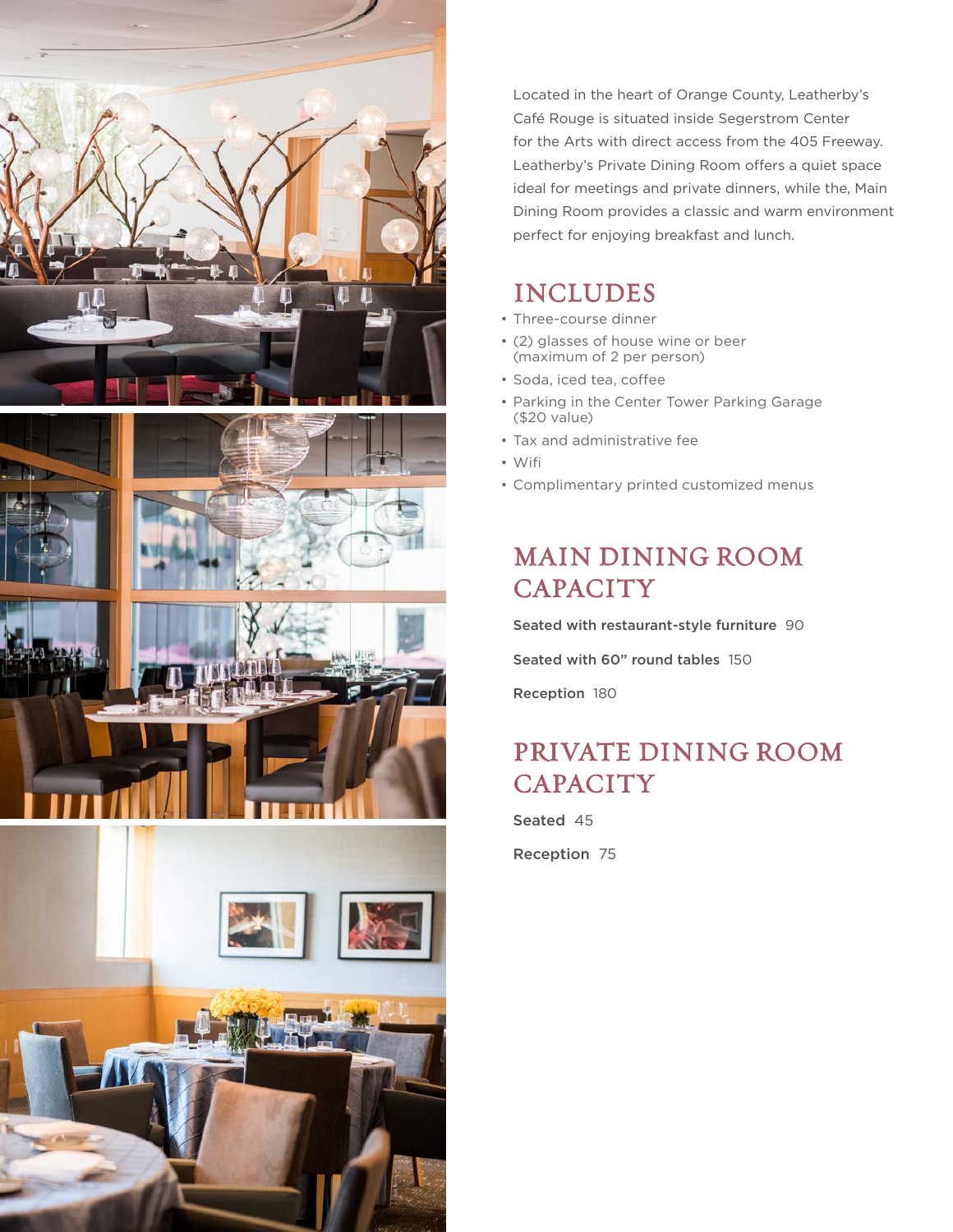# INCLUSIVE PHARMACEUTICAL DINNER

\$125 per person all-inclusive

#### STARTERS *Choose one*

LCR Caesar Our signature salad; Romaine hearts, freshly made Caesar dressing, Parmigiano-Reggiano cheese, cracked black pepper and warm olive oil croutons

Iceberg Wedge Baby iceberg, smoked bacon toast, tomatoes, pickled red onion, crispy shallots, Maytag blue cheese dressing

#### Soup Du Jour

Served with assorted rolls and butter

ENTRÉES *Choose one* Hanger Steak 8 oz Certified Angus Beef Chicken "Al Matton" Jidori Chicken under a brick Scottish Salmon Agave-lime glaze Vegetarian Chef's choice. Included in menu price. Available upon request at the event.

Served with buttermilk mashed potatoes and seasonal vegetables

DESSERT *Choose one* Liquid Chocolate Brownie Cake Warm Manjari Valrhona chocolate, rum raisin, Straus milk sorbet Seasonal Sorbet